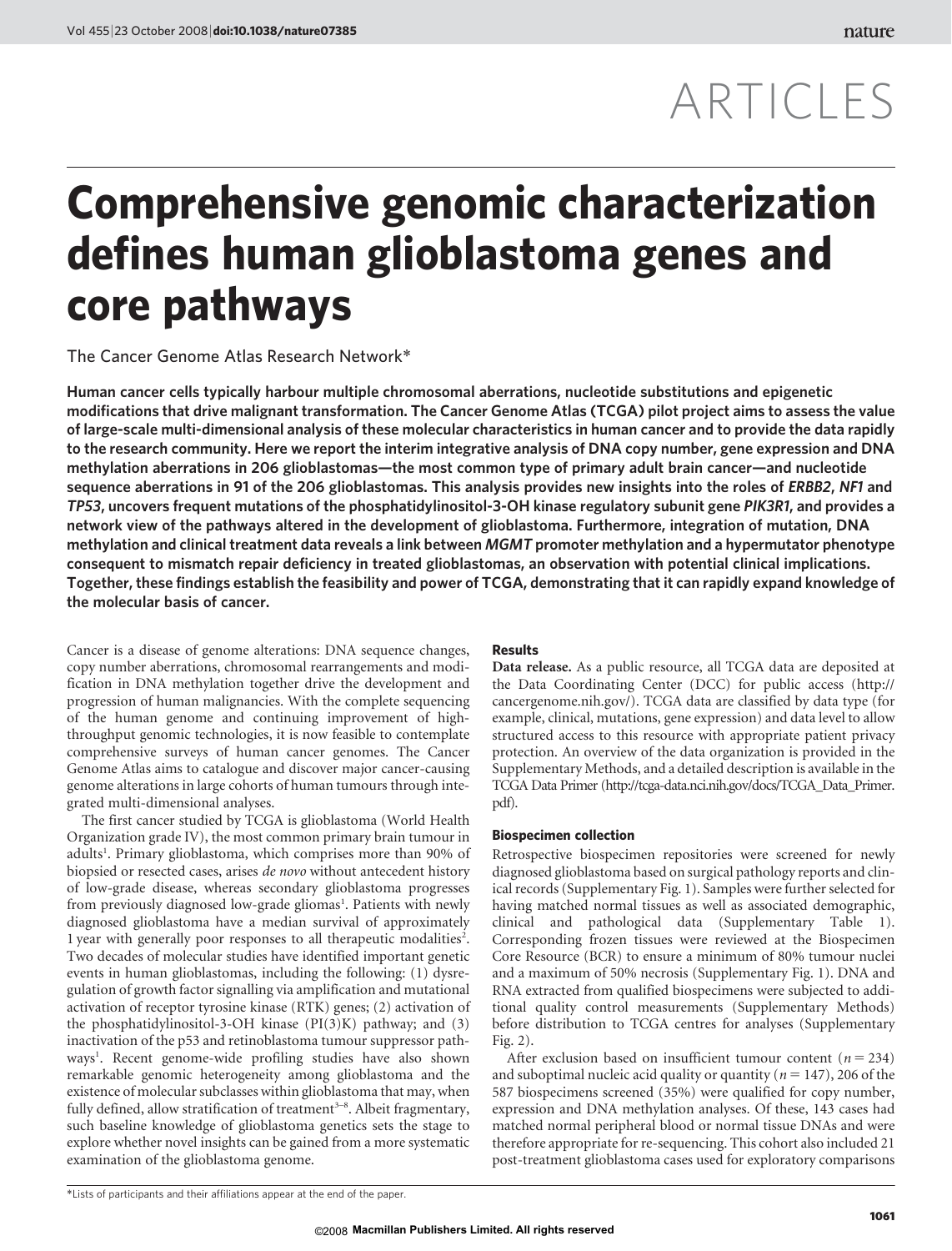(Supplementary Table 1). Although it is possible that a small number of progressive secondary glioblastomas were among the remaining 185 cases of newly diagnosed glioblastomas, this cohort represents predominantly primary glioblastoma. Indeed, when compared with published cohorts, overall survival of the newly diagnosed glioblastoma cases in TCGA is similar to that of primary glioblastomas reported in the literature (Supplementary Fig. 3,  $P = 0.2$ )<sup>9–12</sup>.

#### Genomic and transcriptional aberrations

Genomic copy number alterations (CNAs) were measured on three microarray platforms (Supplementary Methods) and analysed with multiple analytical algorithms<sup>13–15</sup> (Supplementary Fig. 4 and Supplementary Tables 2–4). In addition to the well-known alterations<sup>3,13,14</sup>, we detected significantly recurrent focal alterations not previously reported in glioblastomas, such as homozygous deletions involving NF1 and PARK2, and amplifications of AKT3 (Fig. 1a and Supplementary Tables 2–4). Search for informative but infrequent CNAs also uncovered rare focal events, such as amplifications of FGFR2 and IRS2, and deletion of PTPRD (Supplementary Table 4). Abundance of protein-coding genes and non-coding microRNA was also measured by transcript-specific and exon-specific probes on multiple platforms (Supplementary Methods). The resulting integrated gene expression data set showed that  $\sim$ 76% of genes within recurrent CNAs have expression patterns that correlate with copy number (Supplementary Table 2). In addition, single-nucleotidepolymorphism (SNP)-based analyses also catalogued copy-neutral loss of heterozygosity (LOH), with the most significant region being 17p, which contains TP53 (Supplementary Methods).

### Patterns of somatic nucleotide alterations in glioblastoma

A total of 91 matched tumour–normal pairs (72 untreated and 19 treated cases) were selected from the 143 cases for detection of somatic mutations in 601 selected genes (Supplementary Table 5). The resulting sequences, totalling 97 million base pairs  $(1.1 \pm 0.1)$ million bases per sample), uncovered 453 validated non-silent somatic mutations in 223 unique genes, 79 of which contained two or more events (Supplementary Table 6; see also [http://tcga-data.nci.](http://tcgaata.nci.nih.gov/docs/somatic_mutations/tcga_mutations.htm) [nih.gov/docs/somatic\\_mutations/tcga\\_mutations.htm\)](http://tcgaata.nci.nih.gov/docs/somatic_mutations/tcga_mutations.htm). The background mutation rates differed markedly between untreated and treated glioblastomas, averaging 1.4 versus 5.8 somatic silent mutations per sample (98 events among 72 untreated cases versus 111 among 19 treated,  $P < 10^{-21}$ ), respectively. This difference was predominantly driven by seven hypermutated samples, as determined by frequencies of both silent and non-silent mutations (Fig. 1b, c). Four of the seven hypermutated tumours were from patients previously treated with temozolomide and three were from patients treated with CCNU (lomustine) alone or in combination (Supplementary Table 1b). A hypermutator phenotype in glioblastoma has been described in three glioblastoma specimens with  $MSH6$  mutations<sup>16,17</sup>, prompting us to perform a systematic analysis of the genes involved in mismatch repair (MMR). Indeed, six of the seven hypermutated samples harboured mutations in at least one of the MMR genes MLH1, MSH2, MSH6 or PMS2, as compared with only one sample among the eighty-four non-hypermutated samples ( $P = 7 \times 10^{-7}$  $8$ ). suggesting a role of decreased DNA repair competency in these highly mutated samples derived from treated patients.

By applying a statistical analysis of mutation significance<sup>18</sup>, we identified eight genes as significantly mutated (false discovery rate  $\leq$ 10<sup>-3</sup>) (Fig. 2d and Supplementary Table 6). Interestingly, 27 TP53 mutations were detected in the 72 untreated glioblastomas (37.5%) and 11 mutations in the 19 treated samples (58%). All of those mutations clustered in the DNA binding domain, a well-known hotspot for p53 mutations in human cancers (Supplementary Fig. 5) and Supplementary Table 6). Given the predominance of primary





status, showing hypermutation in 7 out of the 19 treated samples. d, Significantly mutated genes in 91 glioblastomas. The eight genes attaining a false discovery rate  $<$  0.1 are displayed here. Somatic mutations occurring in untreated samples are in dark blue; those found in statistically nonhypermutated and hypermutated samples among the treated cohort are in respectively lighter shades of blue. Numbers of events in each group are noted.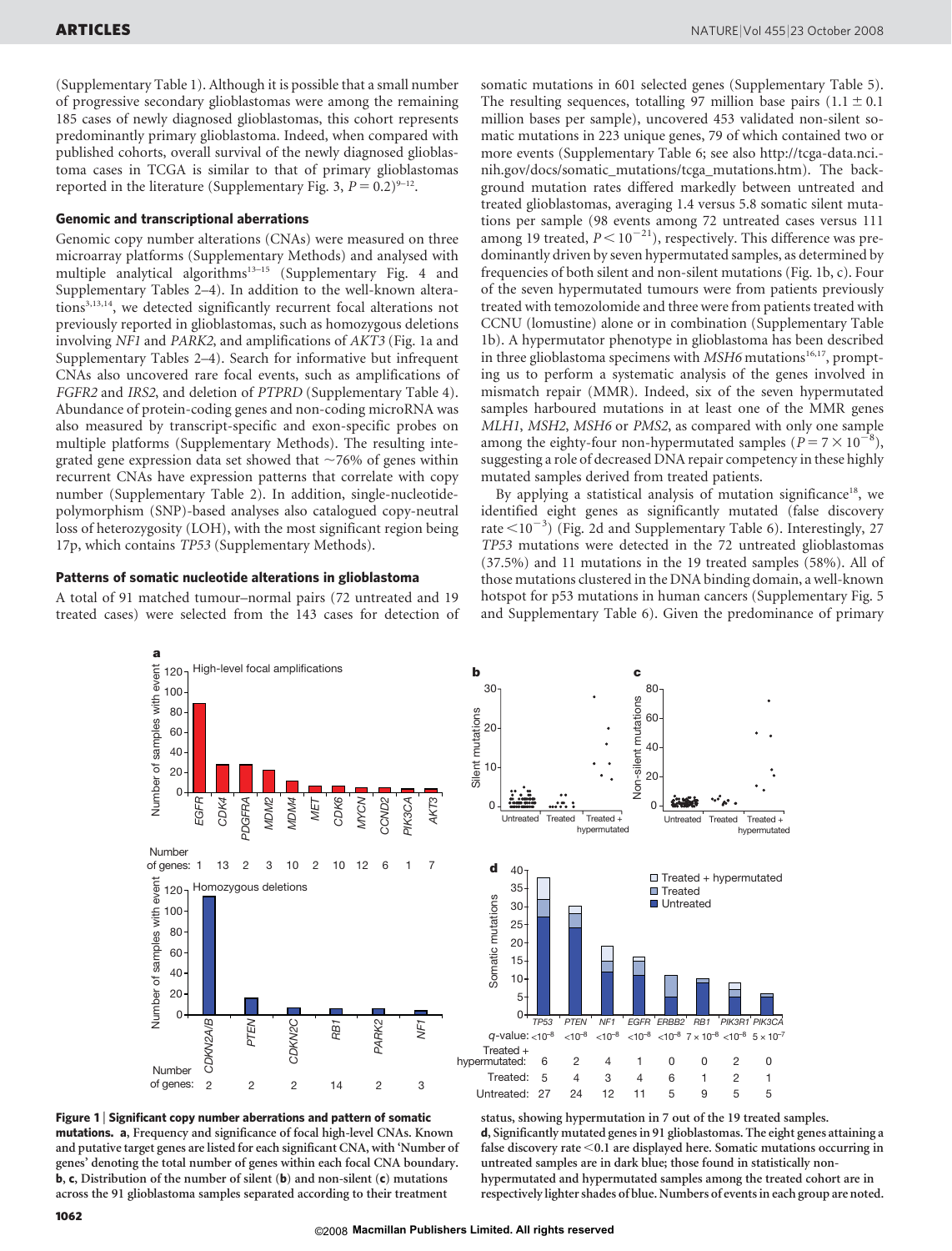glioblastoma among this newly diagnosed collection, that result unequivocally proves that p53 mutation is a common event in primary glioblastoma.

NF1 is a human glioblastoma suppressor gene. Although somatic mutations in NF1 have been reported in a small series of human glioblastoma tumours<sup>19</sup>, their role remains controversial<sup>20</sup>, despite strong genetic data in mouse model systems<sup>20–22</sup>. Here, 19 NF1 somatic mutations were identified in 13 samples (14% of 91), including 6 nonsense mutations, 4 splice site mutations, 5 missense changes and 4 frameshift insertions/deletions (indels) (Fig. 2a). Five of these mutations—R1391S (ref. 23), R1513\* (ref. 24), e25 -1 and e29 +1 (ref. 25) and Q1966\* (ref. 26)—have been reported as germline alterations in neurofibromatosis patients, and thus are probably inactivating. In addition, 30 heterozygous deletions in NF1 were observed among the entire interim sample set of 206 cases, 6 of which also harbour point mutation (Supplementary Tables 8 and 9). Some samples also exhibited loss of expression without evidence of genomic alteration (Fig. 2b). Overall, at least 47 of these 206 patient samples (23%) harboured somatic NF1 inactivating mutations or deletions, definitively addressing NF1's relevance to sporadic human glioblastoma.

Prevalence of EGFR family activation. EGFR is frequently activated in primary glioblastomas. Variant III deletion of the extracellular domain ('vIII mutant')<sup>27</sup> has been the most commonly described event, in addition to extracellular domain point mutations and cytoplasmic domain deletions<sup>28,29</sup>. Here, high-resolution genomic and exon-specific transcriptomic profiling readily detected vIII and carboxy-terminal deletions with correspondingly altered transcripts (Fig. 2c). Among the 91 glioblastoma cases with somatic mutation





data, 22 harboured focal amplification of wild-type EGFR with no point mutation, 16 had point mutations in addition to focal amplification, and 3 had EGFR point mutations but no amplification (Supplementary Fig. 6 and Supplementary Table 9). Collectively, EGFR alterations were observed in 41 of the 91 sequenced samples.

ERBB2 mutation has previously been reported in only one glioblastoma tumour<sup>30</sup>. In the TCGA cohort, 11 somatic ERBB2 mutations in 7 of 91 samples were validated, including 3 in the kinase domain and 2 involving V777A, a site of recurrent missense and in-frame insertion mutations in lung, gastric and colon cancers $31$ . The remaining eight mutations (including seven missense and one splice-site mutation) occurred in the extracellular domain of the protein, similar to somatic EGFR substitutions in glioblastoma (Fig. 2d). Unlike in breast cancers, focal amplifications of ERBB2 were not observed in glioblastomas.

Somatic mutations of the PI(3)K complex in human glioblastoma. The PI(3)K complex consists of a catalytically active protein,  $p110\alpha$ , encoded by PIK3CA, and a regulatory protein, p85a, encoded by PIK3R1. Frequent activating missense mutations of PIK3CA have been reported in multiple tumour types, including glioblastoma<sup>32,33</sup>. These mutations occur primarily in the adaptor binding domain (ABD) as well as the C2 helical and kinase domains $34-36$ . Indeed, PIK3CA somatic nucleotide substitutions were detected in 6 of the 91 sequenced samples (Supplementary Table 6). Apart from the four mutations already reported in the COSMIC database [\(http://](http://www.sanger.ac.uk/genetics/CGP/cosmic) [www.sanger.ac.uk/genetics/CGP/cosmic/\)](http://www.sanger.ac.uk/genetics/CGP/cosmic), two novel in-frame deletions were detected in the adaptor binding domain of PIK3CA ('L10del' and 'P17del'). Those deletions may disrupt interactions between p110 $\alpha$  and its regulatory subunit, p85 $\alpha$  (ref. 37).



expression profiles for TCGA samples TCGA-08-0356 (red), TCGA-02-0064 (blue) and TCGA-02-0529 (green) at the EGFRlocus. The upper panel shows the segmented DNA copy number (based on Affymetrix SNP6.0 data) versus genomic coordinates on chromosome 7. The lower panel shows relative exon expression levels across the known EGFR exons from the Affymetrix Exon array ordered by genomic position, where relative expression is the mediancentred difference in exon intensity and gene intensity. The EGFR gene model lies between the two plots. Black lines map the genomic positions of exons 2 through to 7 and 26 through to 28. Note that structural deletions cause the relatively lower expression of exons 2–7 in the green and blue samples and exons 26–28 in the red sample. d, ERBB2 somatic mutations in 91 glioblastoma tumours. Mutations cluster in the extracellular domain as seen in EGFR in glioblastoma. Splice site mutation position is given in number of bases to the closest exon (e#); positive indicates 3' of exon.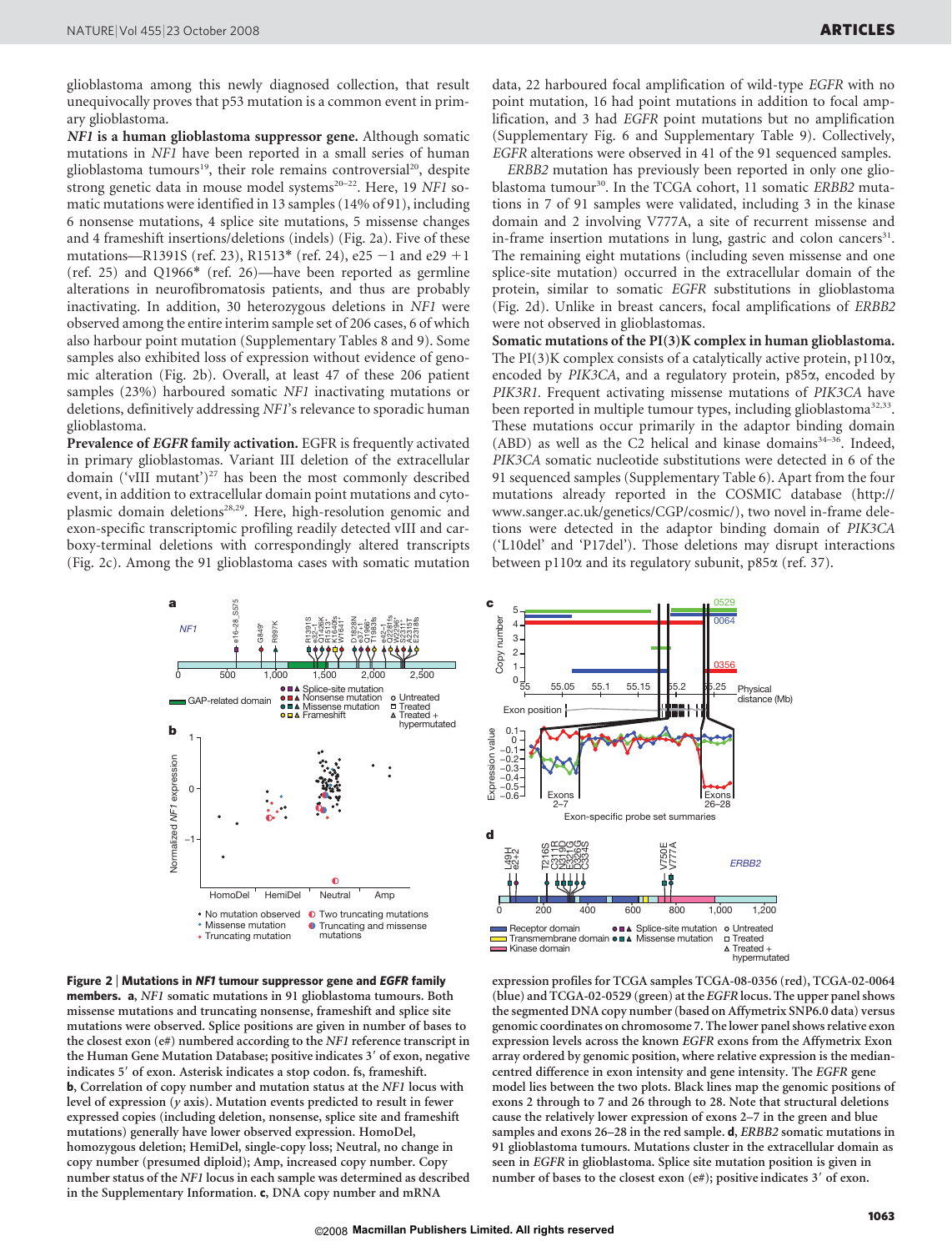Unlike PIK3CA, PIK3R1 has rarely been reported as mutated in cancers. Among the five reported PIK3R1 nucleotide substitutions in cancers<sup>38,39</sup>, one was in a glioblastoma<sup>39</sup>. In our TCGA cohort, 9 PIK3R1 somatic mutations were detected among the 91 sequenced glioblastomas. None of them was in samples with PIK3CA mutations. Of the nine mutations, eight lay within the intervening SH2 (or iSH2) domain and four are 3-bp in-frame deletions (Fig. 3a and Supplementary Table 6). In accord with the crystal structure of PI(3)K, which identifies the D560 and N564 amino acid residues in  $p85\alpha$  as contact points with the N345 amino acid residue in the C2 domain of  $p110\alpha$  (ref. 37), the mutations detected in glioblastoma cluster around those three amino acid residues (Fig. 3b), including a N345K mutation in PIK3CA (previously reported in colon and breast cancers<sup>40</sup>) and D560Y and N564K mutations in PIK3R1. We also identified an 18-bp deletion spanning residues D560 to S565 (DKRMNS) in PIK3R1 (Fig. 3b) in addition to three other novel deletions (R574del, T576del and W583del) in proximity to the two key residues. We speculate that spatial constraints due to these deletions might prevent inhibitory contact of the p85a N-terminal SH2 (nSH2) domain with the helical domain of  $p110\alpha$ , causing constitutive PI(3)K activity. Taken together, the pattern of clustering of the



Figure 3 <sup>|</sup> PIK3R1 and PIK3CA mutations in glioblastoma. a, The locations of mutations found in TCGA tumours are indicated above the backbone. ABD, adaptor binding domain; RBD, Ras binding domain; C2, membranebinding domain; nSH2, N-terminal SH2 domain; iSH2, inter-SH2 domain; cSH2, C-terminal SH2 domain. b, Three mutations found in the interaction interface of the C2 domain of p110a with iSH2 of p85a. Two residues of p85a, D560 and N564, are within hydrogen-bonding distance of the C2 residue of p110 $\alpha$ , N345.

mutations around key residues defined by the crystal structure of PI(3)K strongly suggests that these novel PIK3R1 point mutations and indels disrupt the important C2–iSH2 interaction, relieving the inhibitory effect of p85a on p110a.

#### MGMT methylation and MMR in treated glioblastomas

Cancer-specific DNA methylation of CpG dinucleotides located in CpG islands within the promoters of 2,305 genes was measured relative to normal brain DNA (Supplementary Table 7 and Supplementary Methods). The promoter methylation status of MGMT, a DNA repair enzyme that removes alkyl groups from guanine residues $41$ , is associated with glioblastoma sensitivity to alkylating agents<sup>42,43</sup>. Among the 91 sequenced cases, 19 samples were found to contain MGMT promoter methylation (including 13 of the 72 untreated cases and 6 of the 19 treated cases). When juxtaposed with somatic mutation data, an



Figure 4 <sup>|</sup> Pattern of somatic mutations, MGMT DNA methylation and MMR gene mutations in treated glioblastomas. a, The mean number of validated somatic nucleotide substitutions per tumour for key sample groups is indicated on the  $y$  axis and denoted by the height of the bar histograms. Samples are grouped along the  $x$  axis according to treatment status of the patient (minus indicates untreated; plus indicates treated), DNA methylation status of MGMT (Meth, DNA methylated; minus, not methylated), and genetic status of MMR genes (minus, no genes mutated; Mut, one or more of the MLH1, MSH2, MSH6 or PMS2 genes mutated); the number below each bar indicates the number of samples in the group. Bars are colour-coded for types of nucleotide substitutions including G-to-A transitions at non-CpG sites (blue), G-to-A transitions at CpG sites (green), and other mutation types (grey). b, Bar histogram for mutation spectrum in the MMR genes as a function of treatment status and methylation status of MGMT. The colour code for substitution types is the same as in a.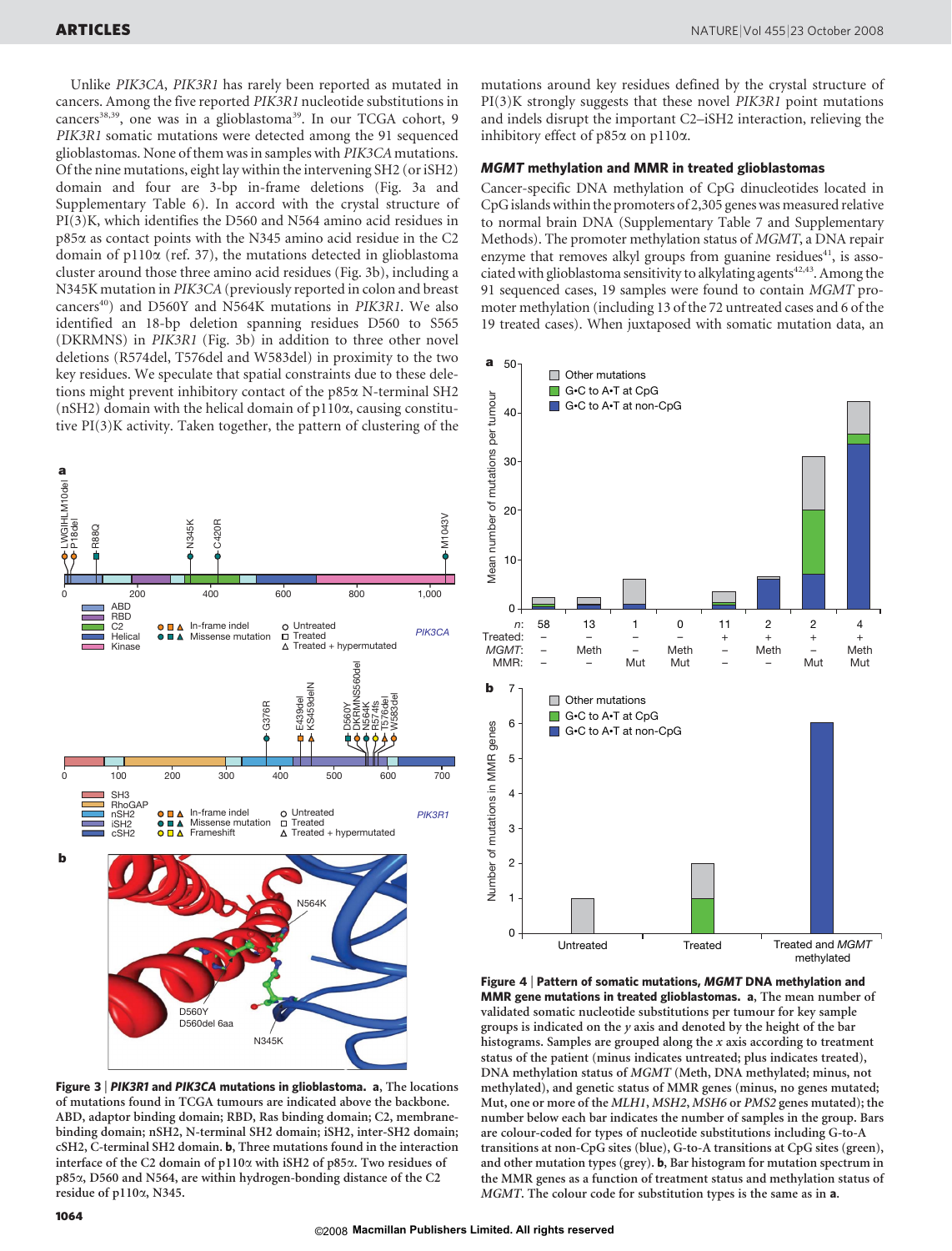intriguing relationship between the hypermutator phenotype and MGMT methylation status emerged in the treated samples. Specifically, MGMT methylation was associated with a profound shift in the nucleotide substitution spectrum of treated glioblastomas (Fig. 4a). Among the 13 treated samples without MGMT methylation, 29% (29 out of 99) of the validated somatic mutations occurred as  $G\text{-}C$ to A $\cdot$ T transitions in CpG dinucleotides (characteristic of spontaneous deamination of methylated cytosines), and a comparable 23% (23 out of 99) of all mutations occurred as  $G\bullet C$  to  $A\bullet T$  transitions in non-CpG dinucleotides. In contrast, in the six treated samples with MGMT methylation, 81% of all mutations (146 out of 181) turned out to be of the G•C to A•T transition type in non-CpG dinucleotides, whereas only 4% (8 out of 181) of all mutations were  $G\text{-}C$  to A $\text{-}T$  transition mutations within CpGs. That pattern is consistent with a failure to repair alkylated guanine residues caused by treatment. In other words, MGMT methylation shifted the mutation spectrum of treated samples to a preponderance of  $G \cdot C$  to  $A \cdot T$  transition at non-CpG sites.

Notably, the mutational spectra in the MMR genes themselves reflected MGMT methylation status and treatment consequences. All seven mutations in MMR genes found in six MGMT methylated, hypermutated (treated) tumours occurred as  $G\bullet C$  to  $A\bullet T$  mutations at non-CpG sites (Fig. 4b and Supplementary Table 6), whereas neither MMR mutation in non-methylated, hypermutated tumours was of this characteristic. Hence, these data show that MMR deficiency and MGMT methylation together, in the context of treatment, exert a powerful influence on the overall frequency and pattern of somatic point mutations in glioblastoma tumours, an observation of potential clinical importance.

#### Integrative analyses define glioblastoma core pathways

To begin to construct an integrated view of common genetic alterations in the glioblastoma genome, we mapped the unequivocal genetic alterations—validated somatic nucleotide substitutions, homozygous deletions and focal amplifications—onto major pathways implicated in glioblastoma<sup>1</sup>. That analysis identified a highly interconnected network of aberrations (Supplementary Figs 7 and 8), including three major pathways: RTK signalling, and the p53 and RB tumour suppressor pathways (Fig. 5).

By copy number data alone, 66%, 70% and 59% of the 206 samples harboured somatic alterations in core components of the RB, TP53 and RTK pathways, respectively (Supplementary Table 8). In the 91 samples for which there was also sequencing data, the frequencies of somatic alterations increased to 87%, 78% and 88%, respectively (Supplementary Table 9). There was a statistical tendency towards mutual exclusivity of alterations of components within each pathway (*P*-values of  $9.3 \times 10^{-10}$ ,  $2.5 \times 10^{-13}$  and 0.022, respectively, for the p53, RB and RTK pathways; Supplementary Table 10), consistent with the thesis that deregulation of one component in the pathway relieves the selective pressure for additional ones. However, we observed a greater than random chance (one-tailed,  $P = 0.0018$ ) that a given sample harbours at least one aberrant gene from each of the three pathways (Supplementary Table 10). In fact, 74% harboured aberrations in all three pathways, a pattern suggesting that deregulation of the three pathways is a core requirement for glioblastoma pathogenesis.

As well as frequent deletions and mutations of the PTEN lipid phosphatase tumour suppressor gene, 86% of the glioblastoma samples harboured at least one genetic event in the core RTK/PI3K pathway (Fig. 5a). In addition to EGFR and ERBB2, PDGFRA (13%) and MET (4%) showed frequent aberrations (Supplementary Table 9). A total of 10 of the 91 sequenced samples have amplifications or point mutations in at least 2 of the 4 RTKs catalogued (EGFR, ERBB2, PDGFRA and MET; Supplementary Table 9), suggesting that genomic activation can be a mechanism for co-activated RTKs<sup>44</sup>.





corresponding to a higher percentage of alteration. For each altered component of a particular pathway, the nature of the alteration and the percentage of tumours affected are indicated. Boxes contain the final percentages of glioblastomas with alterations in at least one known component gene of the designated pathway.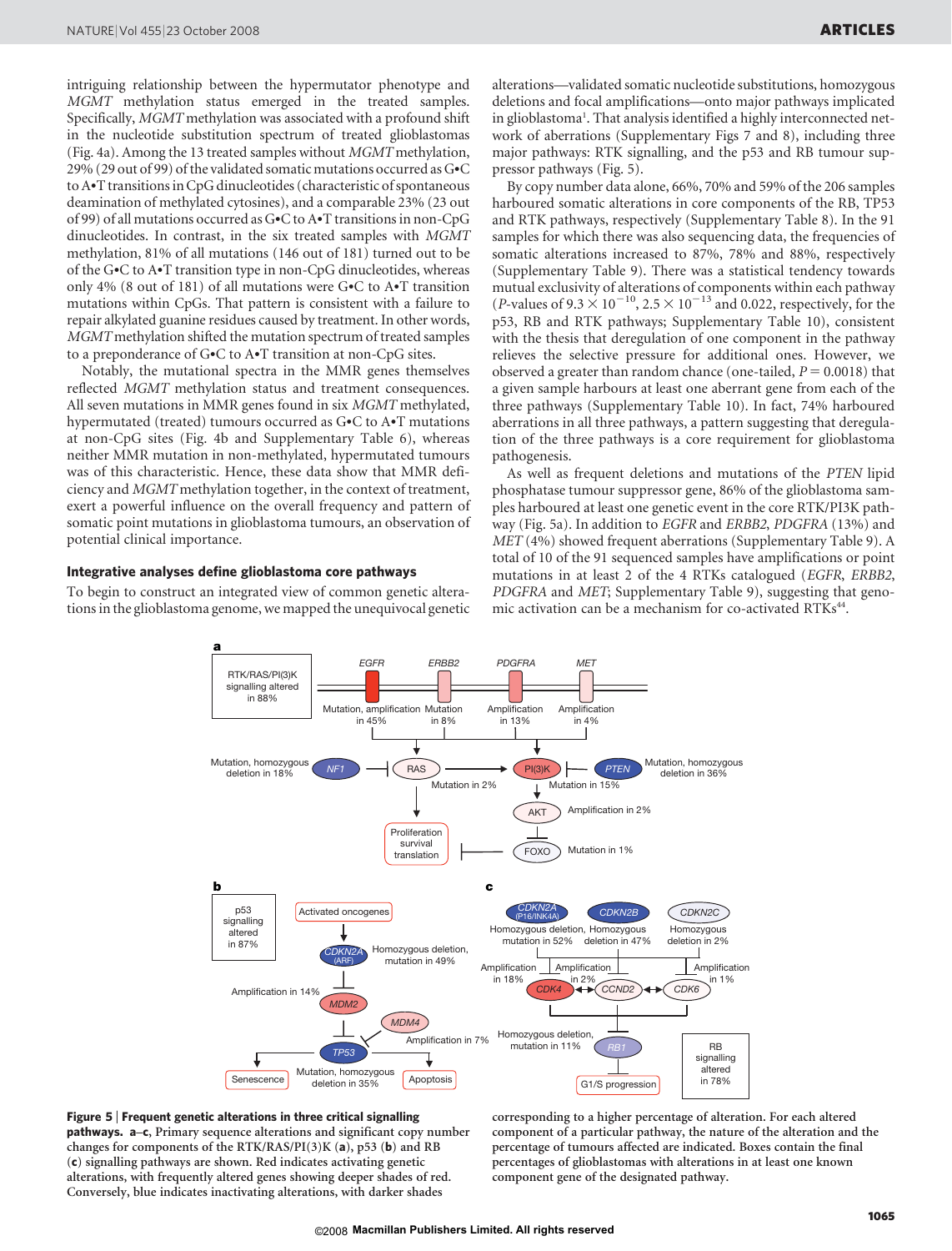Inactivation of the p53 pathway occurred in the form of ARF deletions (55%), amplifications of MDM2 (11%) and MDM4 (4%), in addition to mutations of p53 itself (Fig. 5b and Supplementary Table 8). Among 91 sequenced samples (Supplementary Table 9), genetic lesions in TP53 were mutually exclusive of those in MDM2 or MDM4 (odds ratios of 0.00 for both;  $P = 0.02$  and 0.068, respectively; Supplementary Table 10), but not of those in ARF. In fact, 10 of the 32 tumours with TP53 mutations also had deleted ARF, suggesting that homozygous deletion of the CDKN2A locus (which encodes both  $p16^{INK4A}$  and ARF) was at least in part driven by  $p16$ <sup>INK4A</sup>

Among the 77% samples harbouring RB pathway aberrations (Fig. 5c), the most common event was deletion of the CDKN2A/ CDKN2B locus on chromosome 9p21 (55% and 53%), followed by amplification of the CDK4 locus (14%) (Fig. 5c and Supplementary Tables 8 and 9). Although CNAs in the CDK/RB pathway members can co-occur in the same tumour<sup>14</sup>, all nine samples with RB1 nucleotide substitutions (Supplementary Table 9) lacked CDKN2A/ CDKN2B deletion or other CNAs in the pathway, suggesting that inactivation of RB1 by nucleotide substitution, in contrast to copy number loss, obviates the genetic pressure for activation of upstream cyclin/cyclin-dependent kinases.

#### **Discussion**

In establishing this pilot programme, TCGA has developed important principles in biospecimen banking and collection, and established the infrastructure that will serve similar efforts in the future. Although it ensured high-quality data, the stringent biospecimen selection criteria may have introduced a degree of bias because small samples and samples with high levels of necrosis were excluded. Nonetheless, the clinical parameters of this cohort are similar to other published cohorts (Supplementary Fig. 3 and Supplementary Table 1).

The integrated analyses of multi-dimensional genomic data from complementary technology platforms have proved informative. In addition to pinpointing deregulation of RB, p53 and RTK/RAS/ PI(3)K pathways as obligatory events in most, and perhaps all, glioblastoma tumours, the patterns of mutations may also inform future therapeutic decisions. It would be reasonable to speculate that patients with deletions or inactivating mutations in CDKN2A or CDKN2C or patients with amplifications of CDK4/CDK6 would be candidates for treatment with CDK inhibitors, a strategy not likely to be effective in patients with RB1 mutation. Similarly, patients with PTEN deletions or activating mutations in PIK3CA or PIK3R1 might be expected to benefit from a PI(3)K or PDK1 inhibitor, whereas tumours in which the  $PI(3)K$  pathway is altered by  $AKT3$  amplification might prove refractory to those modalities. The presence of genomic co-amplification reinforces the recent report of multiple phosphorylated (activated) RTKs in individual glioblastoma specimens<sup>44</sup>, suggesting a way to tailor anti-RTK therapeutic cocktails to specific patterns of RTK mutation. In addition, combination anti-RTK therapy might synergize with downstream inhibition of PI(3)K or cell cycle mediators. In contrast, glioblastomas with NF1 mutations might benefit from a RAF or MEK inhibitor as part of a combination, as shown for BRAF mutant cancers<sup>45</sup>.

One of the most important biomarkers for glioblastomas is the methylation status of MGMT, which predicts sensitivity to temozolomide<sup>42,43</sup>, an alkylating agent that is the current standard of care for glioblastoma patients. Integrative analysis of mutation, DNA methylation and clinical (treatment) data, albeit with small sample numbers, suggests a series of inter-related events that may have an impact on clinical response and outcome. Newly diagnosed glioblastomas with MGMT methylation respond well to treatment with alkylating agents, in part as a consequence of unrepaired alkylated guanine residues initiating cycles of futile mismatch repair, which can lead to cell death<sup>46-48</sup>. Therefore, treatment of MGMT-deficient glioblastomas with alkylating therapy introduces a strong selective pressure to lose mismatch repair function<sup>49</sup>. That conclusion is consistent with our observation that the mismatch repair genes themselves are mutated with characteristic C $\bullet$ G to A $\bullet$ T transitions at non-CpG sites resulting from unrepaired alkylated guanine residues. Thus, initial methylation of MGMT, in conjunction with treatment, may lead to both a shift in mutation spectrum affecting mutations at mismatch repair genes and selective pressure to lose mismatch repair function. In other words, our finding raises the possibility that patients who initially respond to the frontline therapy in use today may evolve not only treatment resistance, but also an MMR-defective hypermutator phenotype. If such a hypothesis is validated, one may speculate that selective strategies designed to target mismatch-repair-deficient cells<sup>50</sup> would represent a rational upfront combination with alkylating agent that together may prevent or minimize emergence of such resistance. Conversely, such a treatment-mediated mutator phenotype may enhance pathway mutations that can confer resistance to targeted therapies, thereby cautioning the combination of alkylating agents with targeted agents, as this may substantially increase the probability of developing resistance to such targeted drugs.

The power of TCGA to produce unprecedented multi-dimensional data sets using statistically robust numbers of samples sets the stage for a new era in the discovery of new cancer interventions. The integrative analyses leading to the formulation of an unanticipated hypothesis on a potential mechanism of resistance highlights precisely the value and power of such project design, demonstrating how unbiased and systematic cancer genome analyses of large sample cohorts can lead to important discoveries.

## METHODS SUMMARY

Biospecimens were screened from retrospective banks of tissue source sites under appropriate Institutional Review Board approvals for newly diagnosed glioblastoma with minimal 80% tumour cell percentage. RNA and DNA extracted from qualified specimens were distributed to TCGA centres for analysis. Whole-genome-amplified genomic DNA samples from tumours and normal samples were sequenced by the Sanger method. Mutations were called, verified using a second genotyping platform, and systematically analysed to identify significantly mutated genes after correcting for the background mutation rate for nucleotide type and the sequence coverage of each gene. DNA copy number analyses were performed using the Agilent 244K, Affymetrix SNP6.0 and Illumina 550K DNA copy number platforms. Sample-specific and recurrent copy number changes were identified using various algorithms (GISTIC, GTS, RAE). Messenger RNA and microRNA (miRNA) expression profiles were generated using Affymetrix U133A, Affymetrix Exon 1.0 ST, custom Agilent 244K, and Agilent miRNA array platforms. mRNA expression profiles were integrated into a single estimate of relative gene expression for each gene in each sample. Methylation at CpG dinucleotides was measured using the Illumina GoldenGate assay. All data for DNA sequence alterations, copy number, mRNA expression, miRNA expression and CpG methylation were deposited in standard common formats in the TCGA DCC at [http://cancergenome.nih.gov/dataportal/](http://cancergenome.nih.gov/dataportal). All archives submitted to DCC were validated to ensure a common document structure and to ensure proper use of identifying information.

#### Received 28 July; accepted 1 September 2008. Published online 4 September 2008, corrected online 17 September 2008.

- 1. Furnari, F. B. et al. Malignant astrocytic glioma: genetics, biology, and paths to treatment. Genes Dev. 21, 2683–2710 (2007).
- 2. Mischel, P. S. & Cloughesy, T. F. Targeted molecular therapy of GBM. Brain Pathol. 13, 52–61 (2003).
- Mischel, P. S., Nelson, S. F. & Cloughesy, T. F. Molecular analysis of glioblastoma: pathway profiling and its implications for patient therapy. Cancer Biol. Ther. 2, 242–247 (2003).
- Phillips, H. S. et al. Molecular subclasses of high-grade glioma predict prognosis, delineate a pattern of disease progression, and resemble stages in neurogenesis. Cancer Cell 9, 157–173 (2006).
- Maher, E. A. et al. Marked genomic differences characterize primary and secondary glioblastoma subtypes and identify two distinct molecular and clinical secondary glioblastoma entities. Cancer Res. 66, 11502–11513 (2006).
- Lee, J. et al. Tumor stem cells derived from glioblastomas cultured in bFGF and EGF more closely mirror the phenotype and genotype of primary tumors than do serum-cultured cell lines. Cancer Cell 9, 391–403 (2006).
- Diehn, M. et al. Identification of noninvasive imaging surrogates for brain tumor gene-expression modules. Proc. Natl Acad. Sci. USA 105, 5213–5218 (2008).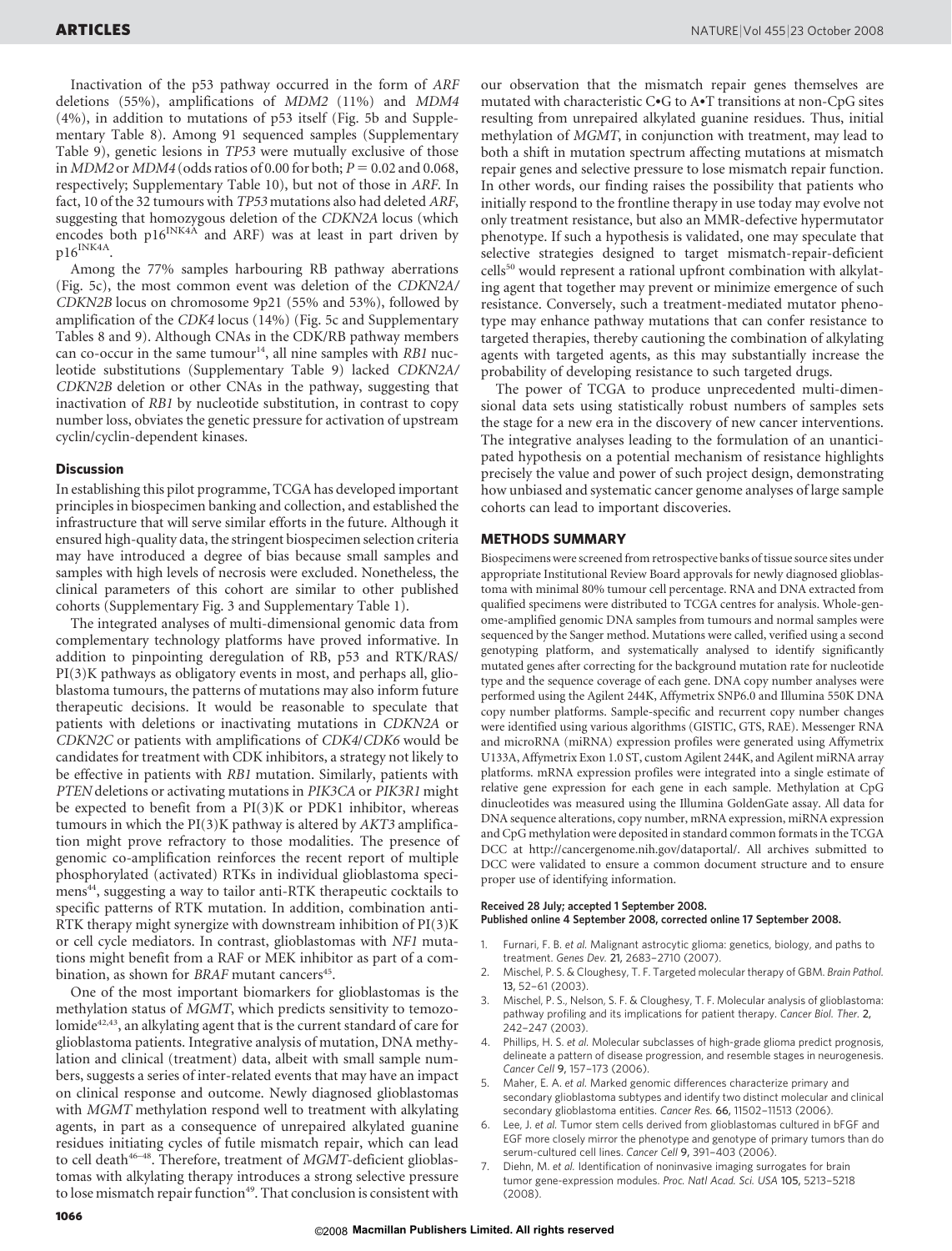- 8. Liang, Y. et al. Gene expression profiling reveals molecularly and clinically distinct subtypes of glioblastoma multiforme. Proc. Natl Acad. Sci. USA 102, 5814–5819  $(2005)$
- 9. Freije, W. A. et al. Gene expression profiling of gliomas strongly predicts survival. Cancer Res. 64, 6503–6510 (2004).
- 10. Murat, A. et al. Stem cell-related ''self-renewal'' signature and high epidermal growth factor receptor expression associated with resistance to concomitant chemoradiotherapy in glioblastoma. J. Clin. Oncol. 26, 3015–3024 (2008).
- 11. Nutt, C. L. et al. Gene expression-based classification of malignant gliomas correlates better with survival than histological classification. Cancer Res. 63, 1602–1607 (2003).
- 12. Sun, L. et al. Neuronal and glioma-derived stem cell factor induces angiogenesis within the brain. Cancer Cell 9, 287–300 (2006).
- 13. Beroukhim, R. et al. Assessing the significance of chromosomal aberrations in cancer: methodology and application to glioma. Proc. Natl Acad. Sci. USA 104, 20007–20012 (2007).
- 14. Wiedemeyer, R. et al. Feedback circuit among INK4 tumor suppressors constrains human glioblastoma development. Cancer Cell 13, 355–364 (2008).
- 15. Taylor, B. S. et al. Functional copy-number alterations in cancer. PLoS ONE (in the press).
- 16. Hunter, C. et al. A hypermutation phenotype and somatic MSH6 mutations in recurrent human malignant gliomas after alkylator chemotherapy. Cancer Res. 66, 3987–3991 (2006).
- 17. Cahill, D. P. et al. Loss of the mismatch repair protein MSH6 in human glioblastomas is associated with tumor progression during temozolomide treatment. Clin. Cancer Res. 13, 2038–2045 (2007).
- 18. Getz, G. et al. Comment on ''The consensus coding sequences of human breast and colorectal cancers''. Science 317, 1500 (2007).
- 19. Thiel, G. et al. Somatic mutations in the neurofibromatosis 1 gene in gliomas and primitive neuroectodermal tumours. Anticancer Res. 15, 2495–2499 (1995).
- 20. Zhu, Y. et al. Early inactivation of p53 tumor suppressor gene cooperating with NF1 loss induces malignant astrocytoma. Cancer Cell 8, 119–130 (2005).
- 21. Reilly, K. M., Loisel, D. A., Bronson, R. T., McLaughlin, M. E. & Jacks, T. Nf1;Trp53 mutant mice develop glioblastoma with evidence of strain-specific effects. Nature Genet. 26, 109–113 (2000).
- 22. Kwon, C. H. et al. Pten haploinsufficiency accelerates formation of high-grade astrocytomas. Cancer Res. 68, 3286–3294 (2008).
- Upadhyaya, M. et al. Mutational and functional analysis of the neurofibromatosis type 1 (NF1) gene. Hum. Genet. 99, 88–92 (1996).
- 24. Side, L. et al. Homozygous inactivation of the NF1 gene in bone marrow cells from children with neurofibromatosis type 1 and malignant myeloid disorders. N. Engl. J. Med. 336, 1713–1720 (1997).
- 25. Fahsold, R. et al. Minor lesion mutational spectrum of the entire NF1 gene does not explain its high mutability but points to a functional domain upstream of the GAPrelated domain. Am. J. Hum. Genet. 66, 790–818 (2000).
- 26. Messiaen, L. M. et al. Exhaustive mutation analysis of the NF1 gene allows identification of 95% of mutations and reveals a high frequency of unusual splicing defects. Hum. Mutat. 15, 541–555 (2000).
- 27. Humphrey, P. A. et al. Anti-synthetic peptide antibody reacting at the fusion junction of deletion-mutant epidermal growth factor receptors in human glioblastoma. Proc. Natl Acad. Sci. USA 87, 4207–4211 (1990).
- 28. Lee, J. C. et al. Epidermal growth factor receptor activation in glioblastoma through novel missense mutations in the extracellular domain. PLoS Med. 3, e485  $(2006)$
- 29. Ekstrand, A. J., Sugawa, N., James, C. D. & Collins, V. P. Amplified and rearranged epidermal growth factor receptor genes in human glioblastomas reveal deletions of sequences encoding portions of the N- and/or C-terminal tails. Proc. Natl Acad. Sci. USA 89, 4309–4313 (1992).
- 30. Stephens, P. et al. Lung cancer: intragenic ERBB2 kinase mutations in tumours. Nature 431, 525–526 (2004).
- 31. Bamford, S. et al. The COSMIC (Catalogue of Somatic Mutations in Cancer) database and website. Br. J. Cancer 91, 355–358 (2004).
- 32. Samuels, Y. et al. High frequency of mutations of the PIK3CA gene in human cancers. Science 304, 554 (2004).
- 33. Gallia, G. L. et al. PIK3CA gene mutations in pediatric and adult glioblastoma multiforme. Mol. Cancer Res. 4, 709–714 (2006).
- 34. Bader, A. G., Kang, S., Zhao, L. & Vogt, P. K. Oncogenic PI3K deregulates transcription and translation. Nature Rev. Cancer 5, 921–929 (2005).
- 35. Bader, A. G., Kang, S. & Vogt, P. K. Cancer-specific mutations in PIK3CA are oncogenic in vivo. Proc. Natl Acad. Sci. USA 103, 1475–1479 (2006).
- 36. Liu, Z. & Roberts, T. M. Human tumor mutants in the p110 $\alpha$  subunit of PI3K. Cell Cycle 5, 675–677 (2006).
- 37. Huang, C. H. et al. The structure of a human p110a/p85a complex elucidates the effects of oncogenic PI3Ka mutations. Science 318, 1744–1748 (2007).
- 38. Philp, A. J. et al. The phosphatidylinositol  $3'$ -kinase p85 $\alpha$  gene is an oncogene in human ovarian and colon tumors. Cancer Res. 61, 7426–7429 (2001).
- 39. Mizoguchi, M., Nutt, C. L., Mohapatra, G. & Louis, D. N. Genetic alterations of phosphoinositide 3-kinase subunit genes in human glioblastomas. Brain Pathol.14, 372–377 (2004).
- 40. Zhang, H. et al. Comprehensive analysis of oncogenic effects of PIK3CA mutations in human mammary epithelial cells. Breast Cancer Res. Treat. doi:10.1007/ s10549-007-9847-6 (2007).
- 41. Pegg, A. E., Dolan, M. E. & Moschel, R. C. Structure, function, and inhibition of O6 alkylguanine-DNA alkyltransferase. Prog. Nucleic Acid Res. Mol. Biol. 51, 167–223 (1995).
- 42. Esteller, M. et al. Inactivation of the DNA-repair gene MGMT and the clinical response of gliomas to alkylating agents. N. Engl. J. Med. 343, 1350–1354 (2000).
- 43. Hegi, M. E. et al. MGMT gene silencing and benefit from temozolomide in glioblastoma. N. Engl. J. Med. 352, 997–1003 (2005).
- 44. Stommel, J. M. et al. Coactivation of receptor tyrosine kinases affects the response of tumor cells to targeted therapies. Science 318, 287–290 (2007).
- 45. Solit, D. B. et al. BRAF mutation predicts sensitivity to MEK inhibition. Nature 439, 358–362 (2006).
- 46. Drablos, F. et al. Alkylation damage in DNA and RNA-repair mechanisms and medical significance. DNA Repair 3, 1389–1407 (2004).
- 47. Hirose, Y., Kreklau, E. L., Erickson, L. C., Berger, M. S. & Pieper, R. O. Delayed repletion of O6-methylguanine-DNA methyltransferase resulting in failure to protect the human glioblastoma cell line SF767 from temozolomide-induced cytotoxicity. J. Neurosurg. 98, 591–598 (2003).
- 48. Kaina, B., Christmann, M., Naumann, S. & Roos, W. P. MGMT: key node in the battle against genotoxicity, carcinogenicity and apoptosis induced by alkylating agents. DNA Repair 6, 1079–1099 (2007).
- 49. Casorelli, I., Russo, M. T. & Bignami, M. Role of mismatch repair and MGMT in response to anticancer therapies. Anticancer Agents Med. Chem. 8, 368–380 (2008).
- 50. Yang, J. L., Qu, X. J., Yu, Y., Kohn, E. C. & Friedlander, M. L. Selective sensitivity to carboxyamidotriazole by human tumor cell lines with DNA mismatch repair deficiency. Int. J. Cancer 123, 258–263 (2008).

Supplementary Information is linked to the online version of the paper at <www.nature.com/nature>.

Acknowledgements We thank the members of TCGA's External Scientific Committee, the Glioblastoma Disease Working Group ([http://](http://cancergenome.nih.gov/components) [cancergenome.nih.gov/components](http://cancergenome.nih.gov/components)) and D. N. Louis for discussions; A. Mirick, J. Melone and C. Collins for administrative coordination of TCGA activities; and L. Gaffney for graphic art. This work was supported by the following grants from the

United States National Institutes of Health: U54HG003067, U54HG003079, U54HG003273, U24CA126543, U24CA126544, U24CA126546, U24CA126551, U24CA126554, U24CA126561 and U24CA126563.

Author Contributions The TCGA research network contributed collectively to this study. Biospecimens were provided by the tissue source sites and processed by the Biospecimen Core Resource. Data generation and analyses were performed by the genome sequencing centres and cancer genome characterization centres. All data were released through the Data Coordinating Center. Project activities were coordinated by the NCI and NHGRI project teams. The following TCGA investigators contributed substantively to the writing of this manuscript. Leaders: L. Chin and M. Meyerson. Neuropathology: K. Aldape, D. Bigner, T. Mikkelsen and S. VandenBerg. Databases: A. Kahn. Biospecimen analysis: R. Penny, M. L. Ferguson and D. S. Gerhard. Copy number: G. Getz, C. Brennan, B. S. Taylor, W. Winckler, P. Park and M. Ladanyi. Gene expression: K. A. Hoadley, R. G. W. Verhaak, D. N. Hayes and P. Spellman. LOH: D. Absher and B. A. Weir. Sequencing: G. Getz, L. Ding, D. Wheeler, M. S. Lawrence, K. Cibulskis, E. Mardis, Jinghui Zhang and R. K. Wilson. TP53: L. Donehower and D. A. Wheeler. NF1: W. Winckler, L. Ding and Jinghui Zhang. EGFR: E. Purdom and W. Winckler. ERBB2: W. Winckler. PIK3R1: L. Ding, J. Wallis and E. Mardis. DNA methylation: P. W. Laird, J. G. Herman, L. Ding, K. E. Schuebel, D. J. Weisenberger and S. B. Baylin. Pathway analysis: N. Schultz, L. Donehower, D. A. Wheeler, Jun Yao, R. Wiedemeyer, J. Weinstein and C. Sander. General: S. B. Baylin, R. A. Gibbs, J. Gray, R. Kucherlapati, M. Ladanyi, E. S. Lander, R. M. Myers, C. M. Perou, J. Weinstein and R. K. Wilson.

Author Information Reprints and permissions information is available at <www.nature.com/reprints>. Correspondence and requests for materials should be addressed to L.C. [\(lynda\\_chin@dfci.harvard.edu\)](mailto:lynda_chin@dfci.harvard.edu) or M.M. [\(matthew\\_meyerson@dfci.harvard.edu\)](mailto:matthew_meyerson@dfci.harvard.edu).

#### The Cancer Genome Atlas Research Network

Tissue source sites: Duke University Medical School Roger McLendon<sup>1</sup>, Allan Friedman<sup>2</sup>, Darrell Bigner<sup>1</sup>; **Emory University** Erwin G. Van Meir<sup>3,4,5</sup>, Daniel J. Brat<sup>5,6</sup>, Gena M. Mastrogianakis<sup>3</sup>, Jeffrey J. Olson<sup>3,4,5</sup>; Henry Ford Hospital Tom Mikkelsen<sup>7</sup> Norman Lehman<sup>8</sup>; MD Anderson Cancer Center Ken Aldape<sup>9</sup>, W. K. Alfred Yung<sup>10</sup>, Oliver Bogler<sup>11</sup>, John N. Weinstein<sup>57</sup>; University of California San Francisco Scott VandenBerg<sup>12</sup>, Mitchel Berger<sup>13</sup>, Michael Prados<sup>13</sup>

Genome sequencing centres: Baylor College of Medicine Donna Muzny<sup>14</sup>, Margaret Morgan<sup>14</sup>, Steve Scherer<sup>14</sup>, Aniko Sabo<sup>14</sup>, Lynn Nazareth<sup>14</sup>, Lora Lewis<sup>14</sup>, Otis Hall<sup>14</sup>, Yiming Zhu<sup>14</sup>, Yanru Ren<sup>14</sup>, Omar Alvi<sup>14</sup>, Jiqiang Yao<sup>14</sup>, Alicia Hawes<sup>14</sup>, Shalini Jhangiani<sup>14</sup>, Gerald Fowler<sup>14</sup>, Anthony San Lucas<sup>14</sup>, Christie Kovar<sup>14</sup>, Andrew Cree<sup>14</sup>, Huyen Dinh<sup>14</sup>, Jireh Santibanez<sup>14</sup>, Vandita Joshi<sup>14</sup>, Manuel L. Gonzalez-Garay<sup>14</sup>, Christopher A. Miller<sup>14,15</sup>, Aleksandar Milosavljevic<sup>14,15,16</sup>, Larry Donehower<sup>17</sup>, David A. Wheeler<sup>14</sup>, Richard A. Gibbs<sup>14</sup>; Broad Institute of MIT and Harvard Kristian